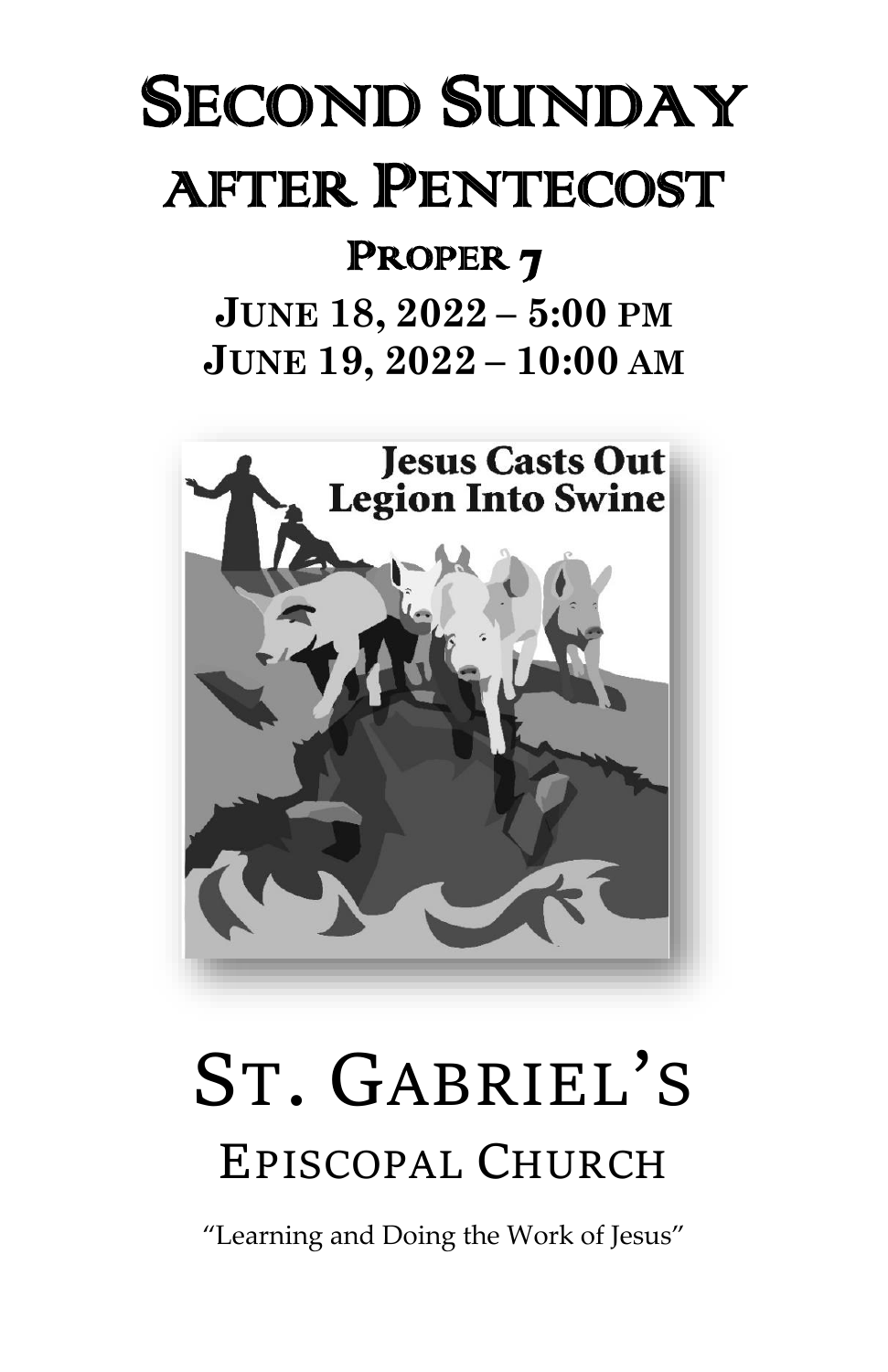#### **THE LITURGY OF THE WORD**

Prelude *"If With All Your Hearts"* Felix Mendelssohn;

arr. Franklin Ritter

#### **Welcome and Announcements**

**Opening Hymn –** #372 "Praise to the Living God"

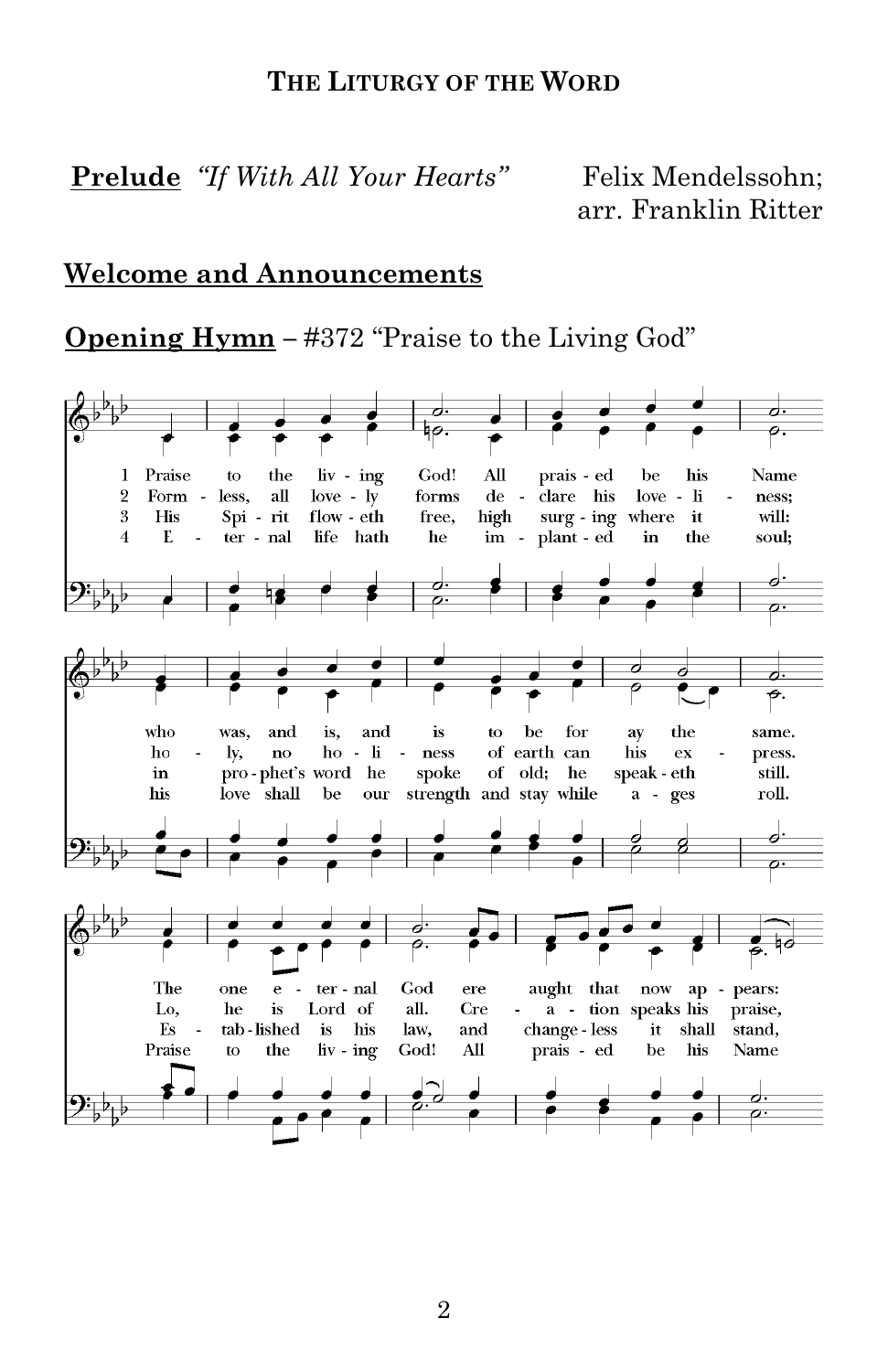

Words: Medieval Jewish liturgy; tr. Max Landsberg (1845-1928) and Newton M. Mann (1836-1926) Music: Leoni, Hebrew melody; harm. Hymns Ancient and Modern, 1875, alt.

#### **Opening Acclamation**

#### *Celebrant* Blessed be God: Father, Son, and Holy Spirit. *People* **And blessed be God's kingdom, now and forever. Amen.**

*Celebrant* Almighty God, to you all hearts are open, all desires known, and from you no secrets are hid: Cleanse the thoughts of our hearts by the inspiration of your Holy Spirit, that we may perfectly love you, and worthily magnify your holy Name; through Christ our Lord. **Amen.**

#### **Glory to God** *Gloria* – S 2801. Glo-ry to God in the high est, and earth. 2. Lord peace to his peo-ple on God, heaven - ly King. al - might - y God and Fa ther, we wor - ship you, we give you thanks, we praise you for your glo - ry. 3. Lord Je - sus Christ, on - ly Son of the Fa-ther, Lord God, Lamb  $\sigma$ God, 4. you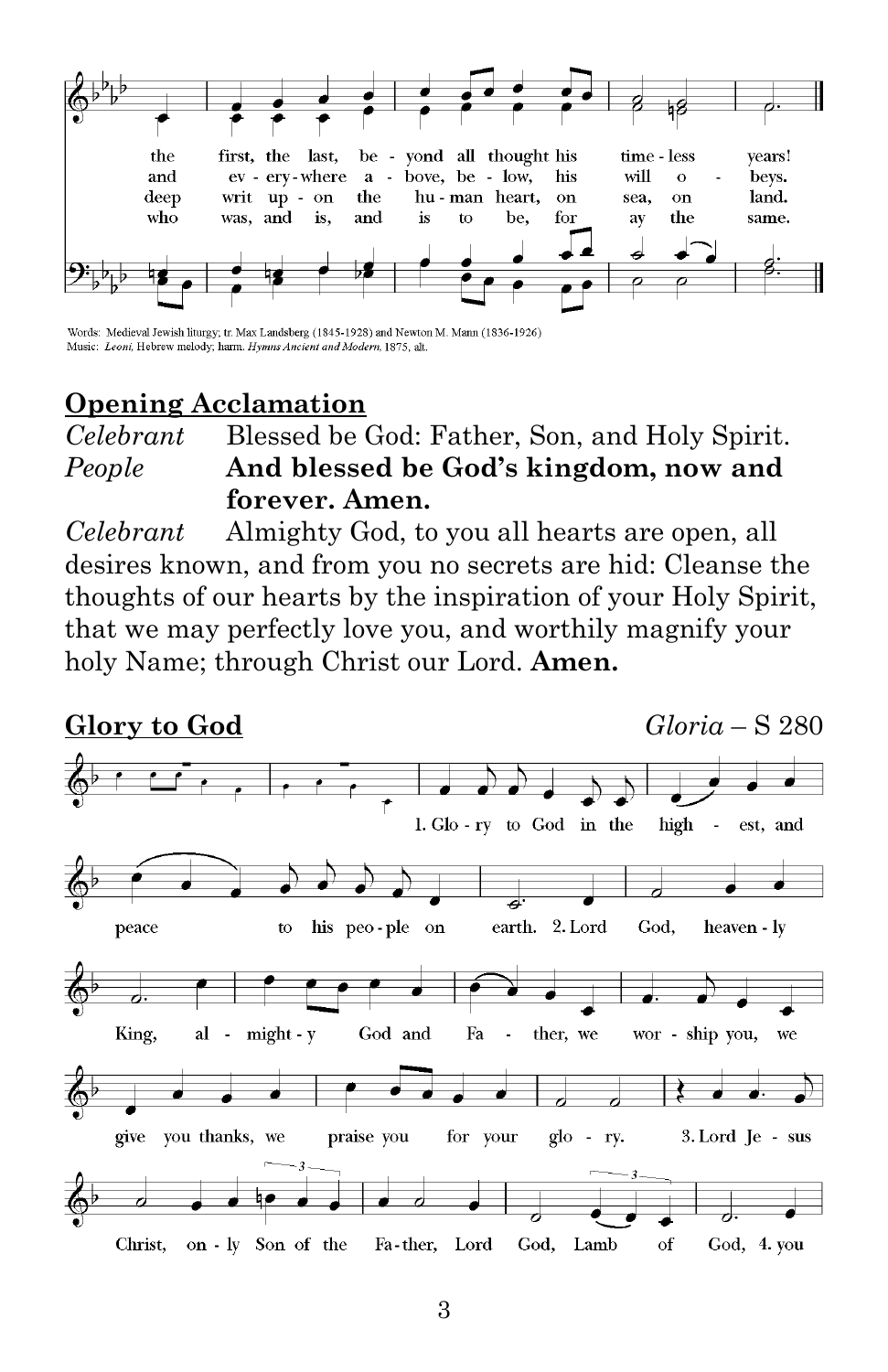

#### **The Collect of the Day**

*Celebrant* The Lord be with you. *People* **And also with you.**  *Celebrant* Let us pray.

O Lord, make us have perpetual love and reverence for your holy Name, for you never fail to help and govern those whom you have set upon the sure foundation of your lovingkindness; through Jesus Christ our Lord, who lives and reigns with you and the Holy Spirit, one God, for ever and ever. **Amen.**

#### **The First Lesson – 1 Kings 19:1-4, 8-9, 11-15a**

hab told Jezebel all that Elijah had done, and how he had killed all the prophets with the sword. Then Jezebel sent a messenger to Elijah, saying, "So may the gods do to me, and more also, if I do not make your life like the life of one of them by this time tomorrow." Then he A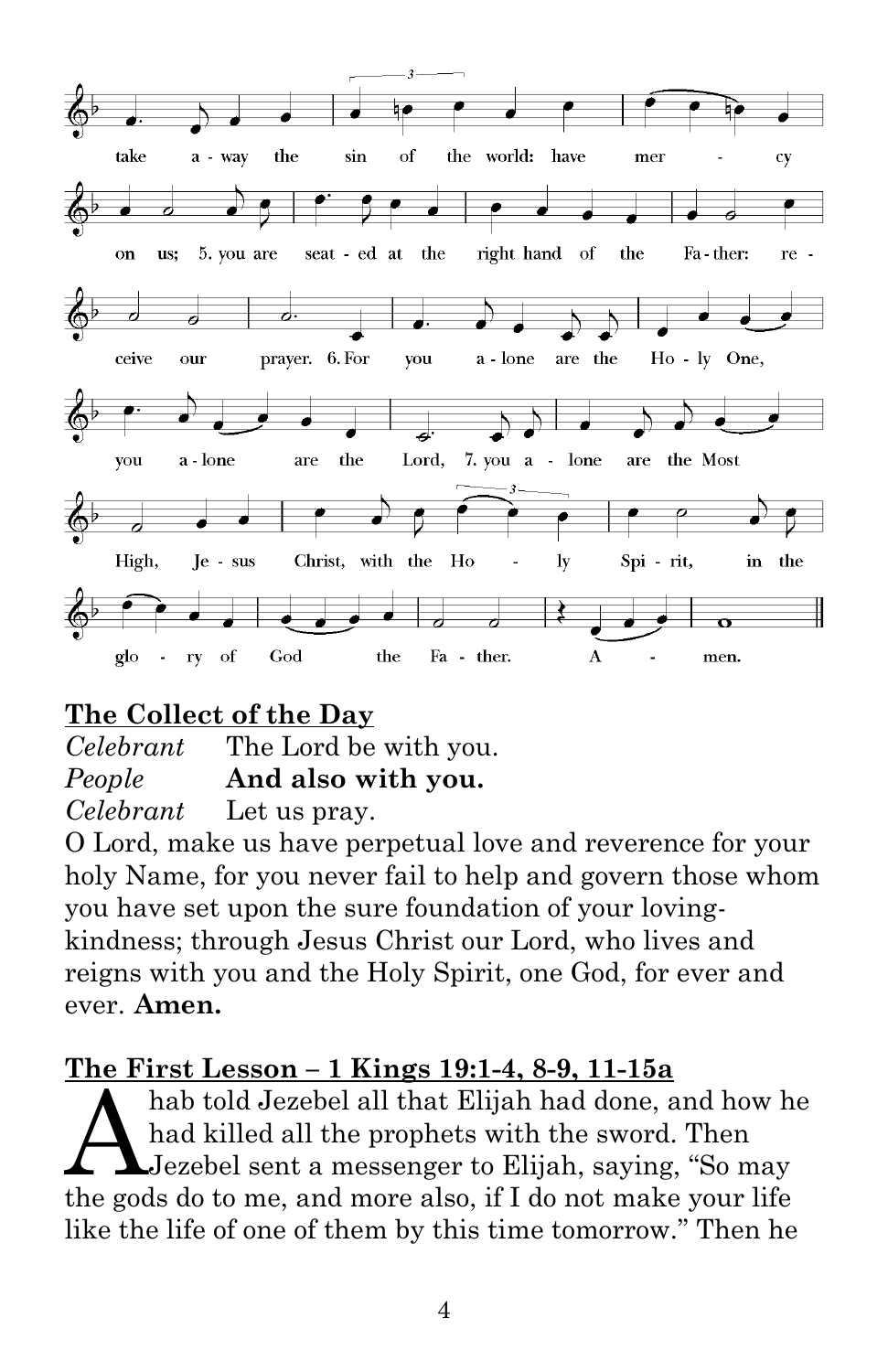was afraid; he got up and fled for his life, and came to Beersheba, which belongs to Judah; he left his servant there.

But he himself went a day's journey into the wilderness and came and sat down under a solitary broom tree. He asked that he might die: "It is enough; now, O LORD, take away my life, for I am no better than my ancestors." He got up and ate and drank; then he went in the strength of that food forty days and forty nights to Horeb the mount of God. At that place he came to a cave and spent the night there.

Then the word of the LORD came to him, saying, "Go out and stand on the mountain before the LORD, for the LORD is about to pass by." Now there was a great wind, so strong that it was splitting mountains and breaking rocks in pieces before the LORD, but the LORD was not in the wind; and after the wind an earthquake, but the LORD was not in the earthquake; and after the earthquake a fire, but the Lord was not in the fire; and after the fire a sound of sheer silence. When Elijah heard it, he wrapped his face in his mantle and went out and stood at the entrance of the cave. Then there came a voice to him that said, "What are you doing here, Elijah?" He answered, "I have been very zealous for the LORD, the God of hosts; for the Israelites have forsaken your covenant, thrown down your altars, and killed your prophets with the sword. I alone am left, and they are seeking my life, to take it away." Then the LORD said to him, "Go, return on your way to the wilderness of Damascus."

| Reader | The Word of the Lord. |
|--------|-----------------------|
| People | Thanks be to God.     |

#### **Psalm 42:1-10**

- 1 As the deer longs for the water-brooks, \* so longs my soul for you, O God.
- 2 My soul is athirst for God, athirst for the living God\* when shall I come to appear before the presence of God?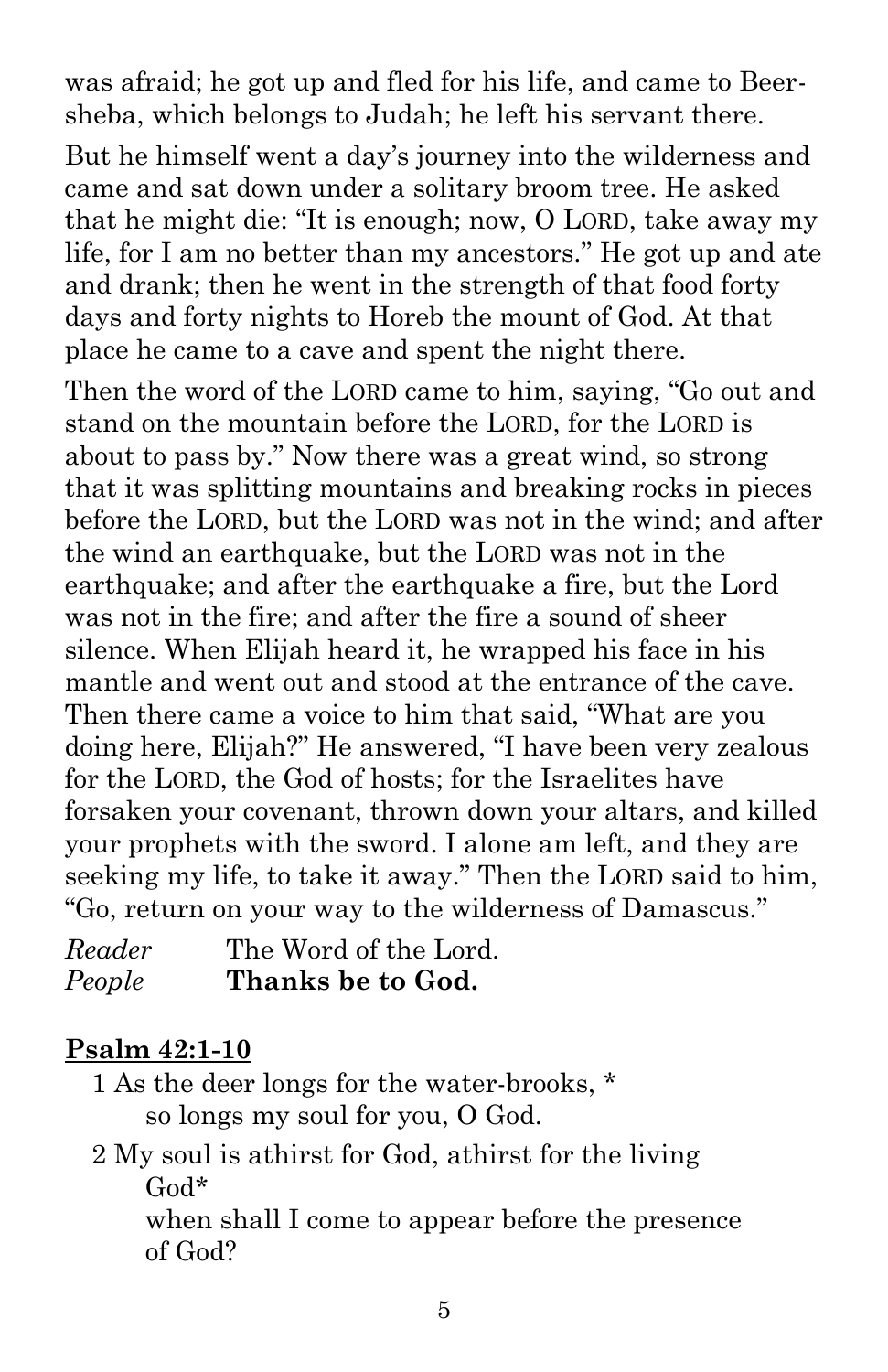- 3 My tears have been my food day and night,\* while all day long they say to me, "Where now is your God?"
- 4 I pour out my soul when I think on these things:\* how I went with the multitude and led them into the house of God,
- 5 With the voice of praise and thanksgiving,\* among those who keep holy-day.
- 6 Why are you so full of heaviness, O my soul?\* and why are you so disquieted within me?
- 7 Put your trust in God;\* for I will yet give thanks to him, who is the help of my countenance, and my God.
- 8 My soul is heavy within me;\* therefore I will remember you from the land of Jordan, and from the peak of Mizar among the heights of Hermon.
- 9 One deep calls to another in the noise of your cataracts;\*

all your rapids and floods have gone over me.

10 The LORD grants his loving-kindness in the daytime;\*

in the night season his song is with me, a prayer to the God of my life.

## **The Second Lesson – Galatians 3:23-29**

ow before faith came, we were imprisoned and guarded under the law until faith would be revealed. Therefore the law was our disciplinarian until Christ came, so that we might be justified by faith. But now that faith has come, we are no longer subject to a disciplinarian, for in Christ Jesus you are all children of God through faith. As many of you as were baptized into Christ have clothed yourselves with Christ. There is no longer Jew or Greek, there is no longer slave or free, there is no longer male and female; for all of you are one in Christ Jesus. And if you N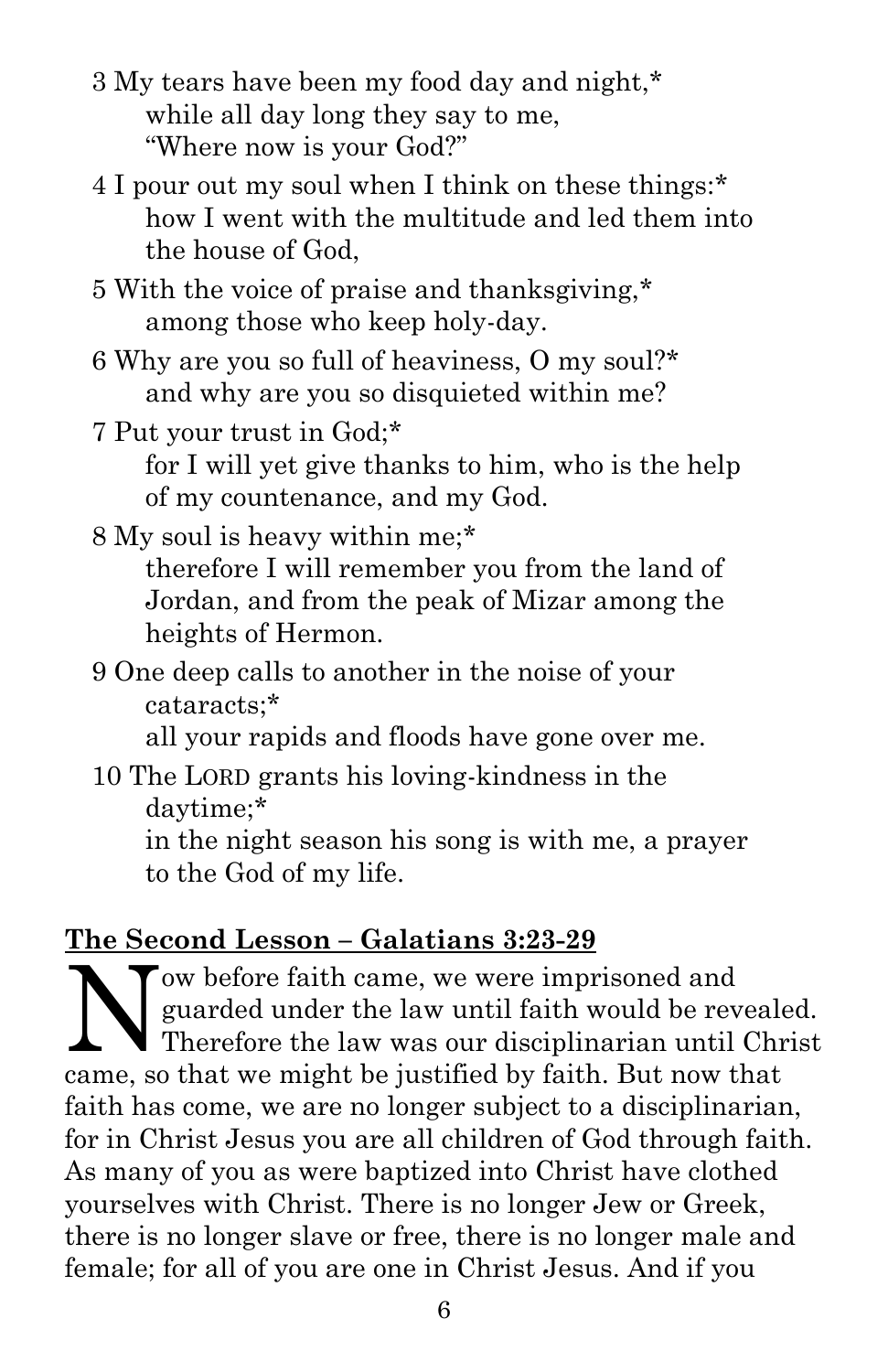belong to Christ, then you are Abraham's offspring, heirs according to the promise.

*Reader* The Word of the Lord. *People* **Thanks be to God.**

**Sequence Hymn** #567 "Thine Arm, O Lord, in Days of Old"

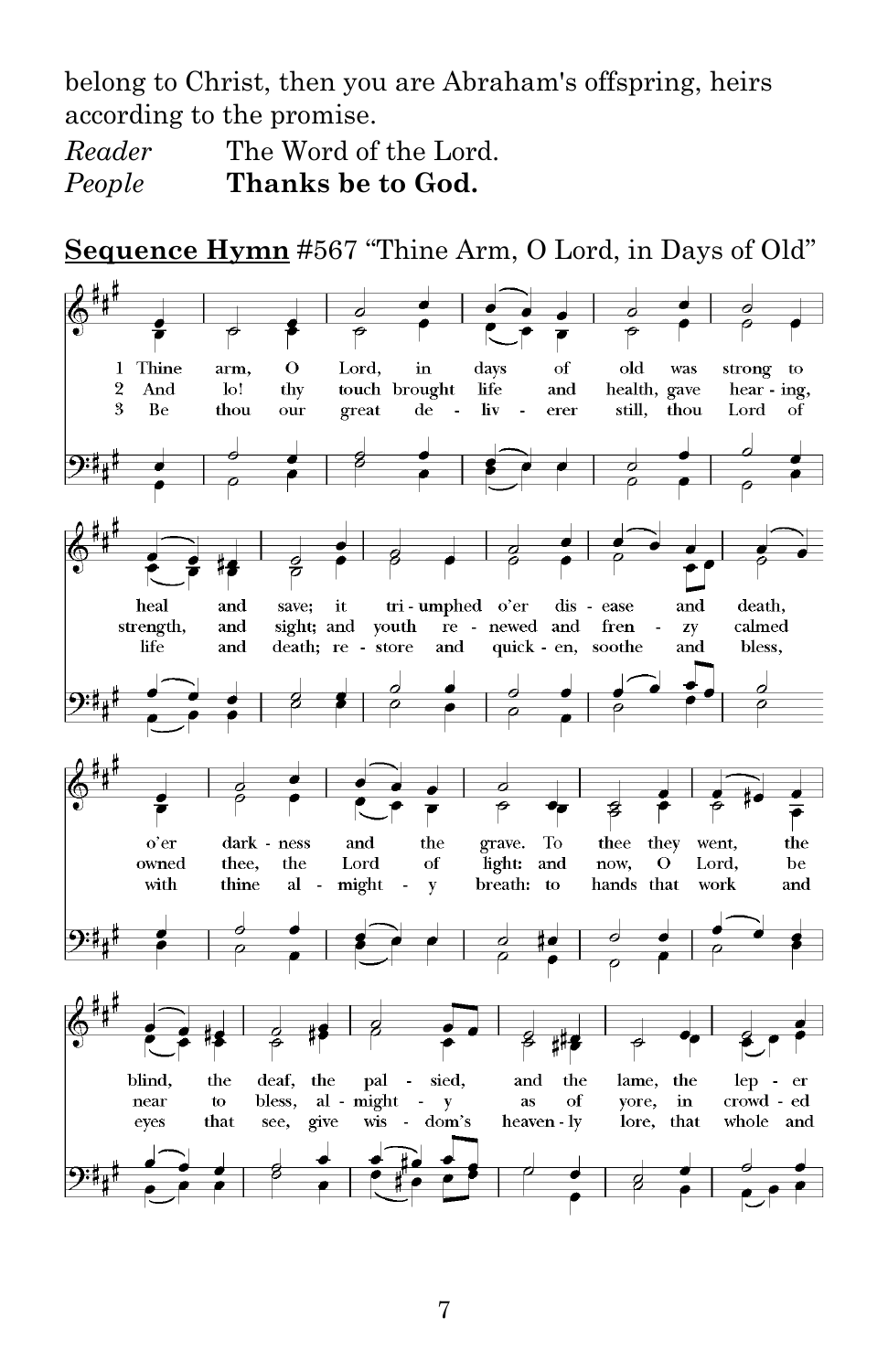

Words: Edward Hayes Plumptre (1821-1891), alt. Music: St. Matthew, from Supplemental to the New Version of Psalms by Dr. Brady and Mr. Tate, 1708

### **The Gospel – Luke 8:26-39**

*Celebrant* The Holy Gospel of our Lord Jesus Christ according to Luke.

#### *People* **Glory to you, Lord Christ.**

esus and his disciples arrived at the country of the Gerasenes, which is opposite Galilee. As he stepped out on land, a man of the city who had demons met him. For a long time he had worn no clothes, and he did not live in a house but in the tombs. When he saw Jesus, he fell down before him and shouted at the top of his voice, "What have you to do with me, Jesus, Son of the Most High God? I beg you, do not torment me" – for Jesus had commanded the unclean spirit to come out of the man. (For many times it had seized him; he was kept under guard and bound with chains and shackles, but he would break the bonds and be driven by the demon into the wilds.) Jesus then asked him, "What is your name?" He said, "Legion;" for many demons had entered him. They begged him not to order them to go back into the abyss.  $\dot{\mathbf{J}}$ 

Now there on the hillside a large herd of swine was feeding; and the demons begged Jesus to let them enter these. So he gave them permission. Then the demons came out of the man and entered the swine, and the herd rushed down the steep bank into the lake and was drowned.

When the swineherds saw what had happened, they ran off and told it in the city and in the country. Then people came out to see what had happened, and when they came to Jesus, they found the man from whom the demons had gone sitting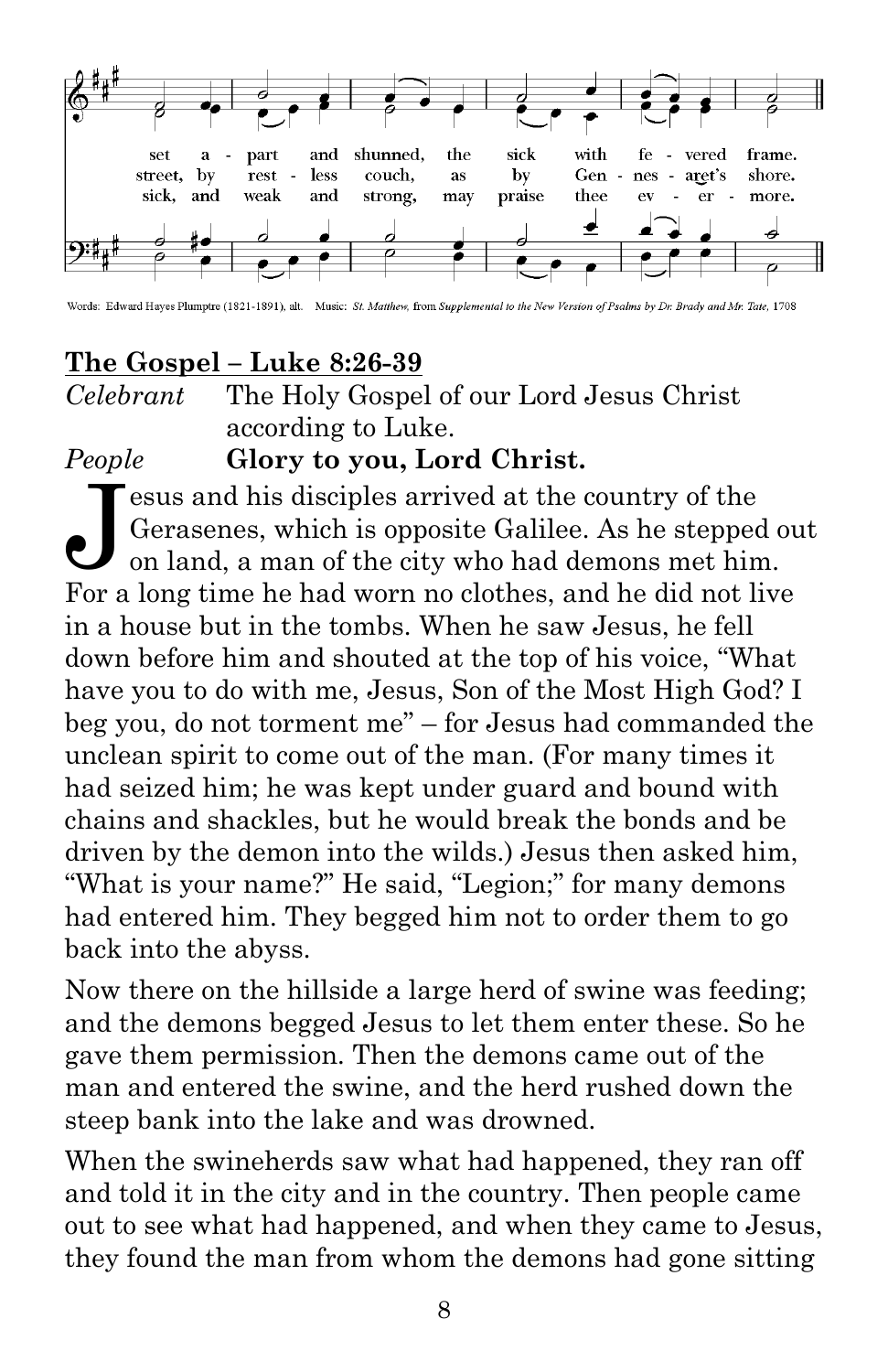at the feet of Jesus, clothed and in his right mind. And they were afraid. Those who had seen it told them how the one who had been possessed by demons had been healed. Then all the people of the surrounding country of the Gerasenes asked Jesus to leave them; for they were seized with great fear. So he got into the boat and returned. The man from whom the demons had gone begged that he might be with him; but Jesus sent him away, saying, "Return to your home, and declare how much God has done for you." So he went away, proclaiming throughout the city how much Jesus had done for him.

*Celebrant* The Gospel of the Lord. *People* **Praise to you, Lord Christ.**

#### **The Sermon**

The Rev. Andrew VanBuren, Rector

*A period of silence follows the homily for reflection and silent prayer.*

## **The Nicene Creed** *BCP p. 358*

**We believe in one God, the Father, the Almighty, maker of heaven and earth, of all that is, seen and unseen. We believe in one Lord, Jesus Christ, the only Son of God, eternally begotten of the Father, God from God, Light from Light, true God from true God, begotten, not made, of one Being with the Father. Through him all things were made. For us and for our salvation he came down from heaven: by the power of the Holy Spirit he became incarnate from the Virgin Mary, and was made man. For our sake he was crucified under Pontius Pilate;**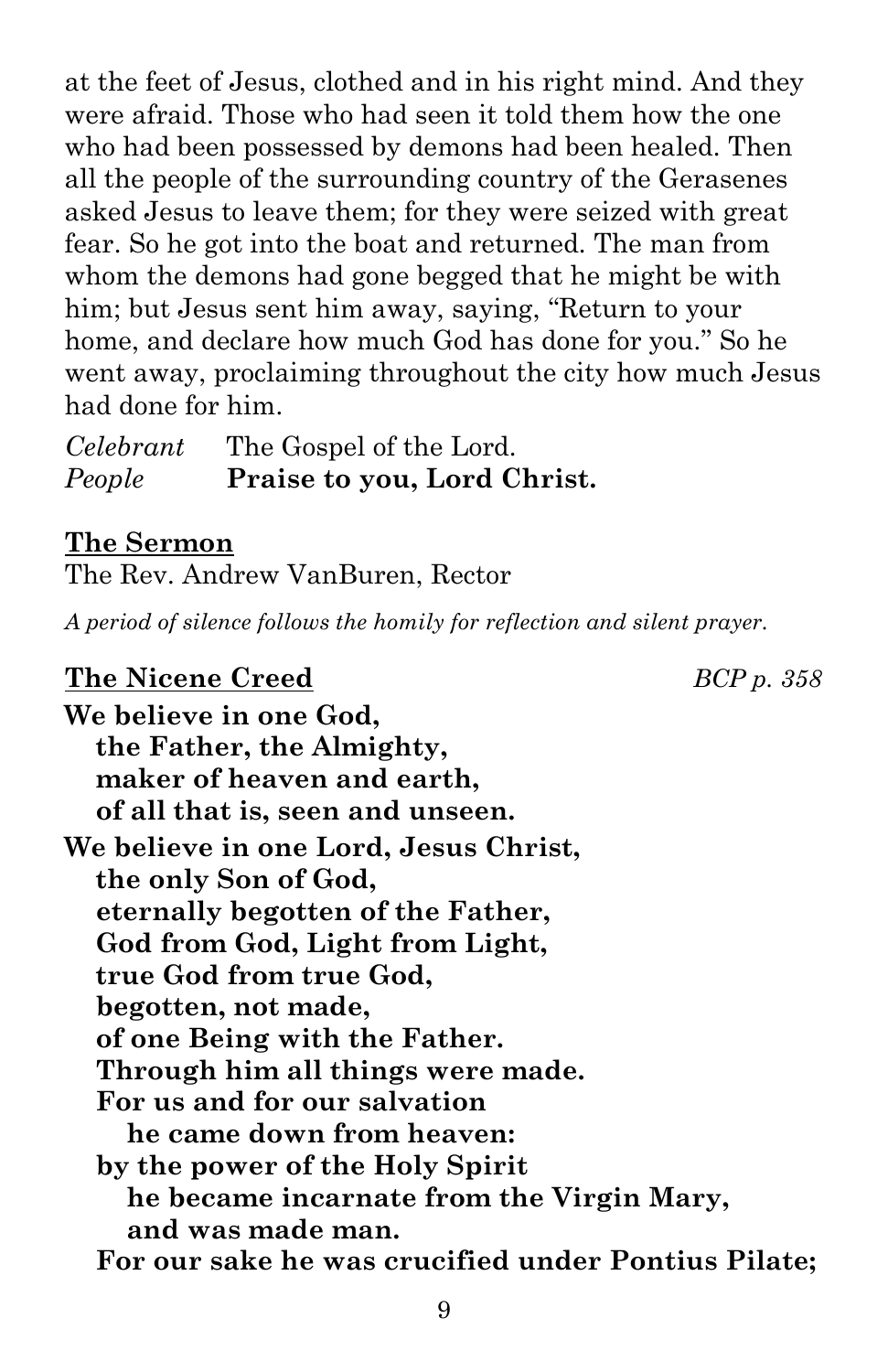**he suffered death and was buried. On the third day he rose again in accordance with the Scriptures; he ascended into heaven and is seated at the right hand of the Father. He will come again in glory to judge the living and the dead, and his kingdom will have no end. We believe in the Holy Spirit, the Lord, the giver of life,**

 **who proceeds from the Father and the Son. With the Father and the Son he is worshiped and glorified.**

 **He has spoken through the Prophets.**

**We believe in one holy catholic and apostolic Church.** 

**We acknowledge one baptism for the forgiveness of sins.**

 **We look for the resurrection of the dead, and the life of the world to come. Amen.**

#### **Prayers of the People** *Form III, BCP p. 387*

In peace, we pray to you, Lord God.

#### *Silence*

Father, we pray for your holy universal Church; **That we all may be one.**

Grant that every member of the Church may truly and humbly serve you;

**That your Name may be glorified by all people.**

We pray for all laypeople, bishops, priests, and deacons; **That they may be faithful ministers of your Word and Sacraments.**

We pray for our President, government leaders, and all who govern and hold authority in the nations of the world; **That there may be justice and peace on the earth.**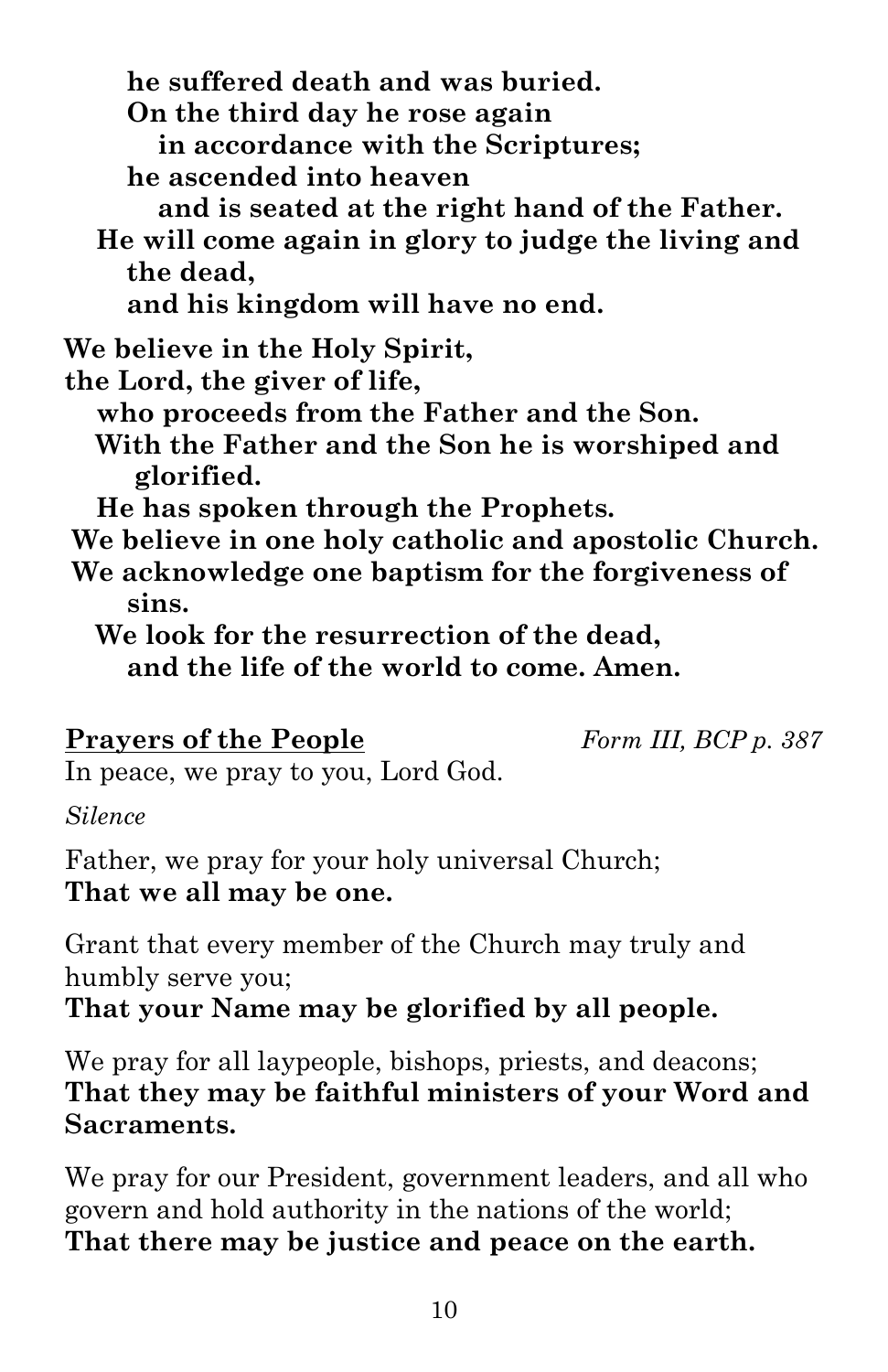Give us grace to do your will in all that we undertake; **That our works may find favor in your sight.**

Have compassion on the people of Ukraine and all those who suffer from any grief or trouble;

**That they may be delivered from their distress.**

Give to all the departed eternal rest. **Let light perpetual shine upon them.**

We praise you for your saints who have entered into joy; **May we also come to share in your heavenly kingdom.**

Let us pray for our own needs and those of others. *Silence. The People may add their own petitions.*

*The Celebrant concludes with the following collect* Lord, hear the prayers of your people; and what we have asked faithfully, grant that we may obtain to the glory of your Name; through Jesus Christ our Lord. **Amen.**

#### **Confession of Sin**

We pray to you also for the forgiveness of our sins.

*Silence may be kept.*

**Most merciful God, we confess that we have sinned against you in thought, word, and deed, by what we have done, and by what we have left undone. We have not loved you with our whole heart; we have not loved our neighbors as ourselves. We are truly sorry and we humbly repent. For the sake of your Son Jesus Christ, have mercy on us and forgive us; that we may delight in your will, and walk in your ways, to the glory of your Name. Amen.**

Almighty God have mercy on us, forgive us all our sins through our Lord Jesus Christ, strengthen us in all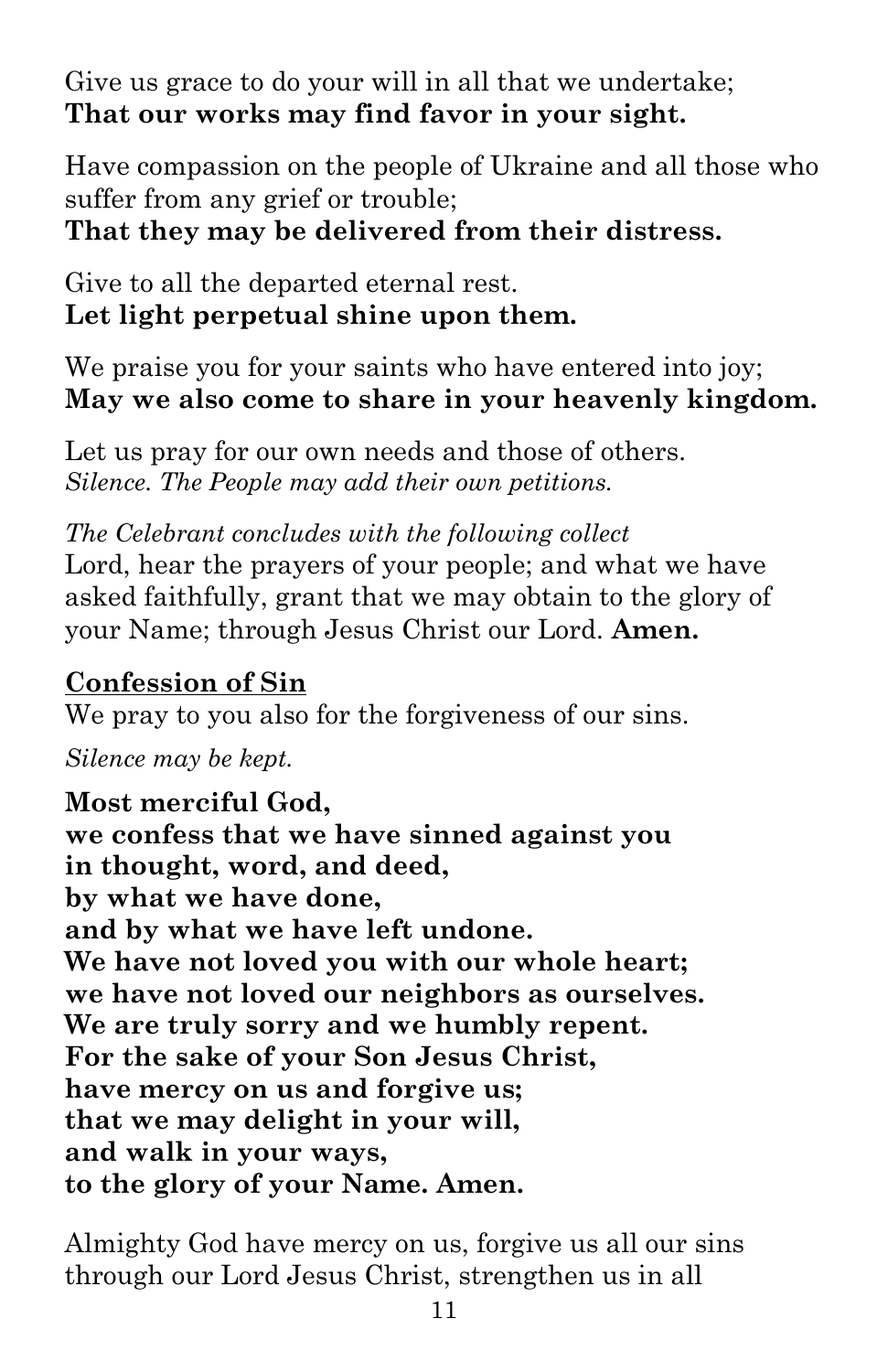goodness, and by the power of the Holy Spirit keep us in eternal life. **Amen.**

#### **The Peace**

*Celebrant* The peace of the Lord be always with you. *People* **And also with you.**

## **THE HOLY EUCHARIST**

#### **Offertory Sentence**

Walk in love, as Christ loved us and gave himself for us, an offering and sacrifice to God. *Ephesians 5:2*

#### **Offertory**

*Quiet music is played while the altar is prepared for Communion*

#### **Presentation Hymn**

*"We Are An Offering"* Dwight Liles

We lift our voices, we lift our hands, we lift our lives up to You. We are an offering. Lord use our voices, Lord use our hands, Lord use our lives; they are Yours. We are an offering. All that we have, all that we are, all that we hope to be We give to You, we give to You. We lift our voices, we lift our hands, we lift our lives up to You We are an offering. We are an offering.

*We Are an Offering lyrics © Warner Chappell Music, Inc*

## **THE GREAT THANKSGIVING** *Eucharistic Prayer D, p. 372*

| Celebrant | The Lord be with you.                      |
|-----------|--------------------------------------------|
| People    | And also with you.                         |
| Celebrant | Lift up your hearts.                       |
| People    | We lift them to the Lord.                  |
| Celebrant | Let us give thanks to the Lord our God.    |
| People    | It is right to give God thanks and praise. |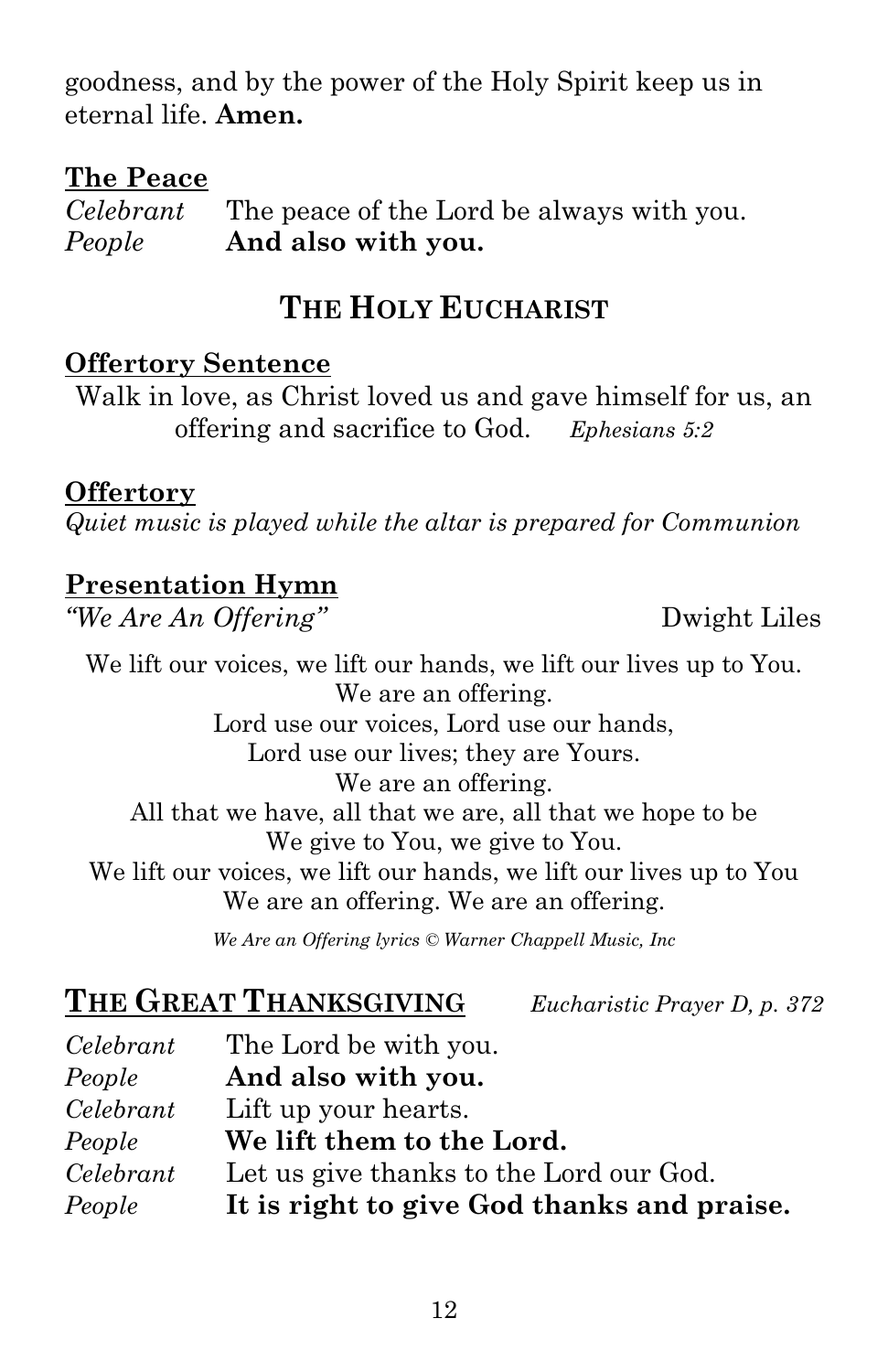*Celebrant* It is truly right to glorify you, Father, and to give you thanks; for you alone are God, living and true, dwelling in light inaccessible from before time and for ever.

Fountain of life and source of all goodness, you made all things and fill them with your blessing; you created them to rejoice in the splendor of your radiance.

Countless throngs of angels stand before you to serve you night and day; and, beholding the glory of your presence, they offer you unceasing praise. Joining with them, and giving voice to every creature under heaven, we acclaim you, and glorify your Name, as we sing:

#### **Holy, Holy, Holy** *Sanctus – S129*



#### *The Celebrant continues*

We acclaim you, holy Lord, glorious in power. You formed us in your own image, giving the whole world into our care, so that, in obedience to you, our Creator, we might rule and serve all your creatures. When our disobedience took us far from you, you did not abandon us to the power of death. In your mercy you came to our help, so that in seeking you we might find you. Again and again you called us into covenant with you, and through the prophets you taught us to hope for salvation.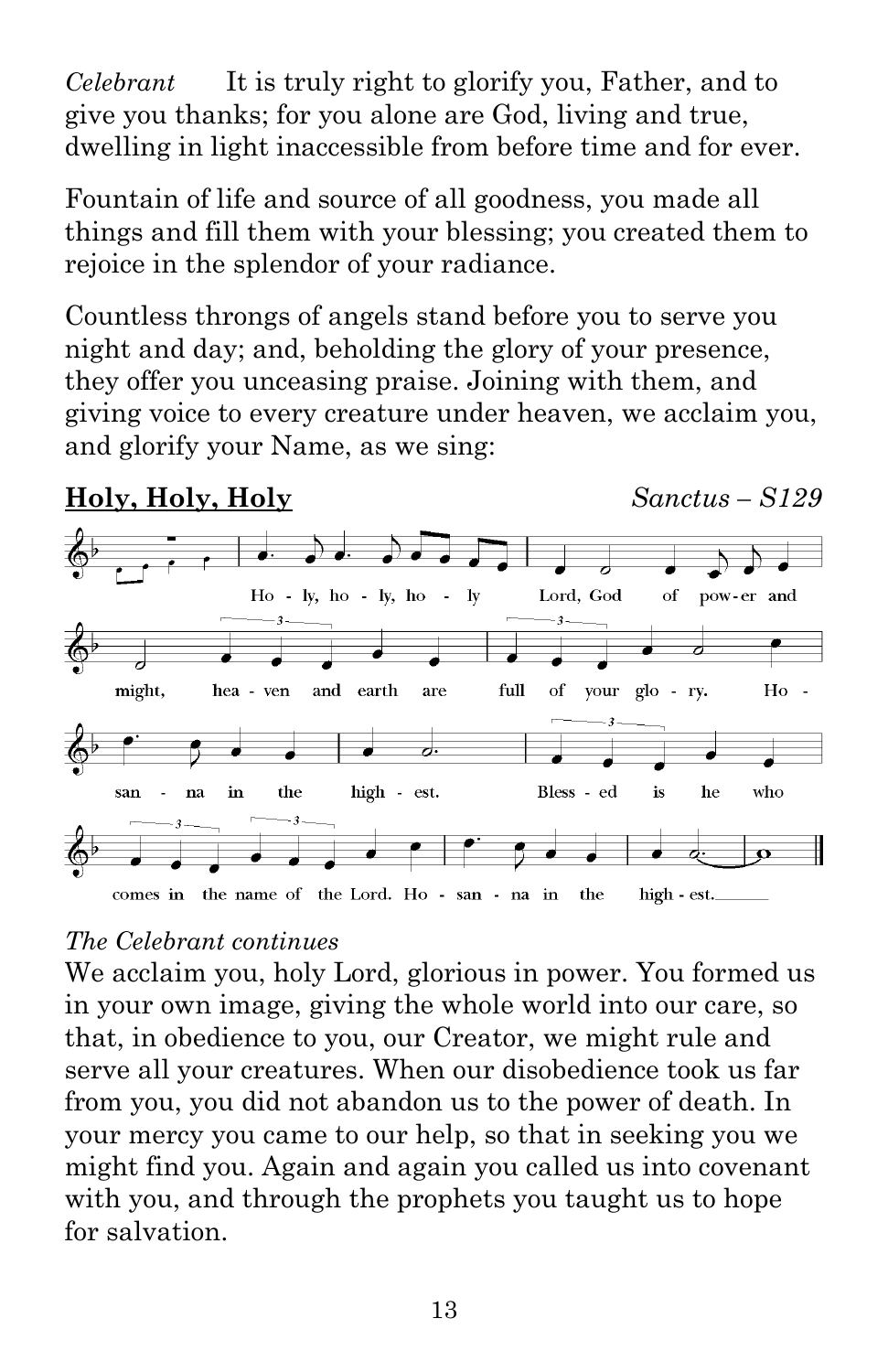Father, you loved the world so much that in the fullness of time you sent your only Son to be our Savior. Incarnate by the Holy Spirit, born of the Virgin Mary, he lived as one of us, yet without sin. To the poor he proclaimed the good news of salvation; to prisoners, freedom; to the sorrowful, joy. To fulfill your purpose he gave himself up to death; and, rising from the grave, destroyed death, and made the whole creation new.

When the hour had come for him to be glorified by you, his heavenly Father, having loved his own who were in the world, he loved them to the end; at supper with them he took bread, and when he had given thanks to you, he broke it, and gave it to his disciples, and said, "Take, eat: This is my Body, which is given for you. Do this for the remembrance of me."

After supper he took the cup of wine; and when he had given thanks, he gave it to them, and said, "Drink this, all of you This is my Blood of the new Covenant, which is shed for you and for many for the forgiveness of sins. Whenever you drink it, do this for the remembrance of me."

Father, we now celebrate this memorial of our redemption. Recalling Christ's death and his descent among the dead, proclaiming his resurrection and ascension to your right hand, awaiting his coming in glory; and offering to you, from the gifts you have given us, this bread and this cup, we praise you and we bless you.

#### *Celebrant and People*

 **We praise you, we bless you, we give thanks to you, and we pray to you, Lord our God.**

#### *The Celebrant continues*

Lord, we pray that in your goodness and mercy your Holy Spirit may descend upon us, and upon these gifts, sanctifying them and showing them to be holy gifts for your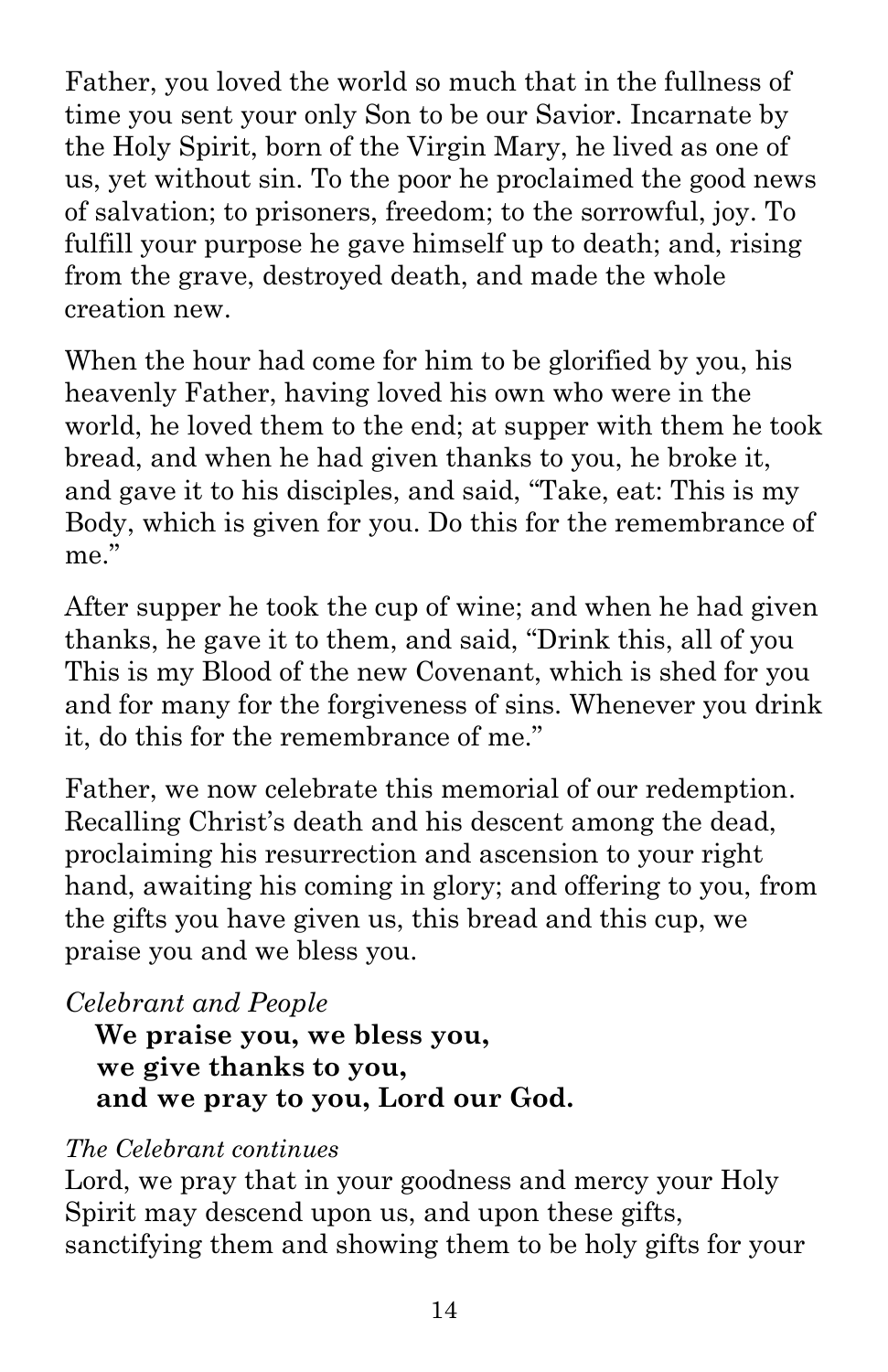holy people, the bread of life and the cup of salvation, the Body and Blood of your Son Jesus Christ.

Grant that all who share this bread and cup may become one body and one spirit, a living sacrifice in Christ, to the praise of your Name.

Remember, Lord, your one holy universal and apostolic Church, redeemed by the blood of your Christ. Reveal its unity, guard its faith, and preserve it in peace.

And grant that we may find our inheritance with Gabriel and all the saints who have found favor with you in ages past. We praise you in union with them and give you glory through your Son Jesus Christ our Lord.

Through Christ, and with Christ, and in Christ, all honor and glory are yours, Almighty God and Father, in the unity of the Holy Spirit, for ever and ever. *AMEN.*

And now, as our Savior Christ has taught us, we are bold to say,

 **Our Father, who art in heaven, hallowed be thy Name, thy kingdom come, thy will be done, on earth as it is in heaven. Give us this day our daily bread. And forgive us our trespasses, as we forgive those who trespass against us. And lead us not into temptation, but deliver us from evil. For thine is the kingdom, and the power, and the glory, for ever and ever. Amen.** 

**The Breaking of the Bread** Alleluia. Christ our Passover is sacrificed for us;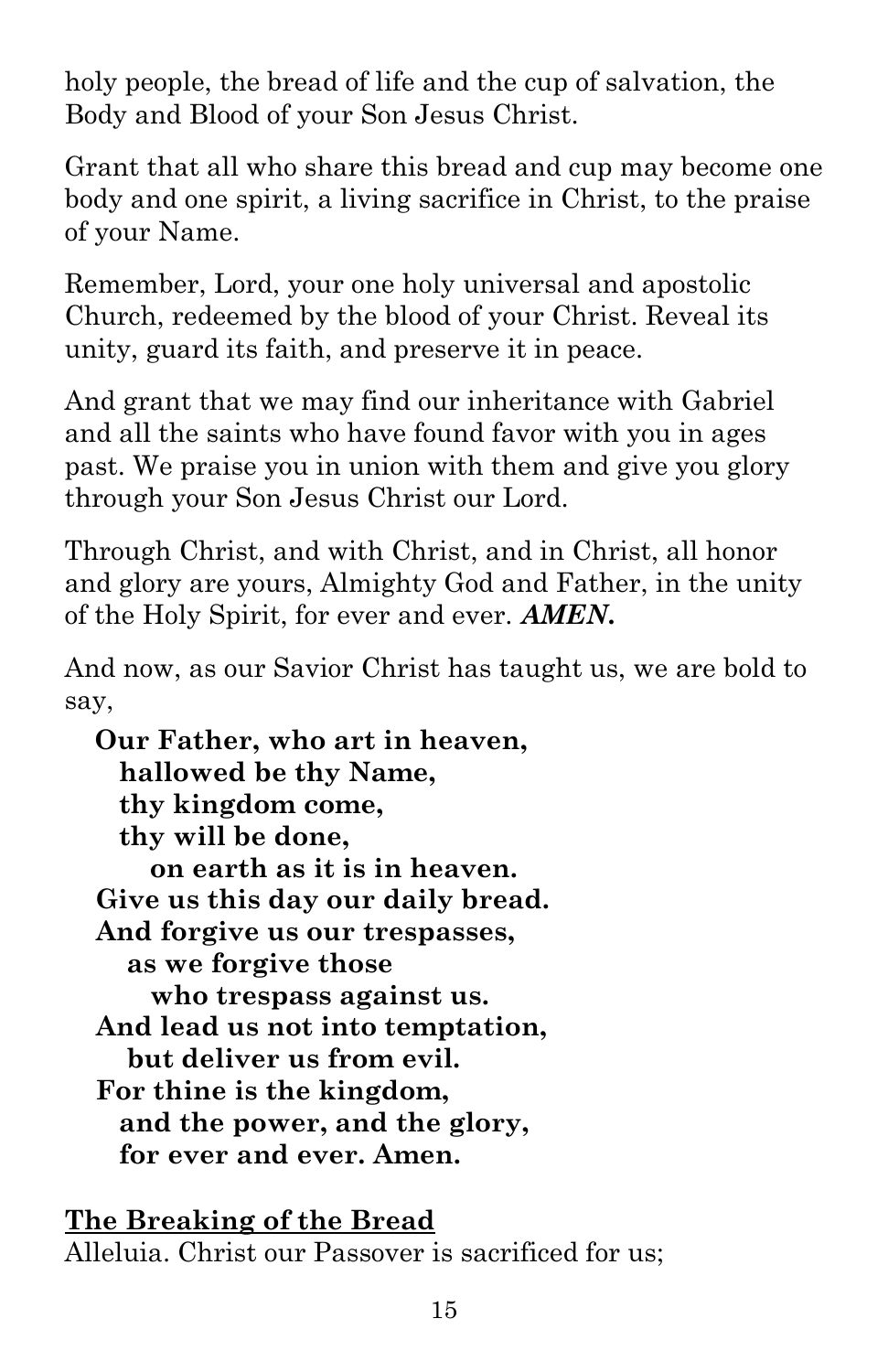### **Therefore let us keep the feast. Alleluia!**

#### 1. All who hun - ger gath - er glad lv:  $ho - ly$  $\sim$ man - na is our bread. Come from wil - der - ness and wan - d'ring. o Here will in truth we be fed. You that yearn for days all food. of full - ness,  $\mathbf{a}$ round us  $\mathbf{1}\mathbf{S}$ our  $\overline{a}$ Taste and see the grace e ter nal. ø 6 Taste and that God see is good.

#### **Fraction Anthem**

#### **Invitation**

*The Celebrant invites everyone to Communion using these words* The gifts of God for the people of God. Take them in remembrance that Christ died for you, and feed on him in your hearts by faith, with thanksgiving.

#### **Communion**

*Everyone is welcome to receive Communion at St. Gabriel's. Please come up to the front of the church, where you will receive a wafer of bread and will be offered a chalice of wine. If you would like to receive the wine, please intinct (dip) the wafer in the wine, making sure that your fingers do not touch the wine. If you do not want to receive the wine, cross your arms over your chest as you move to the chalice bearer. Then please return to your seat by the side aisles.*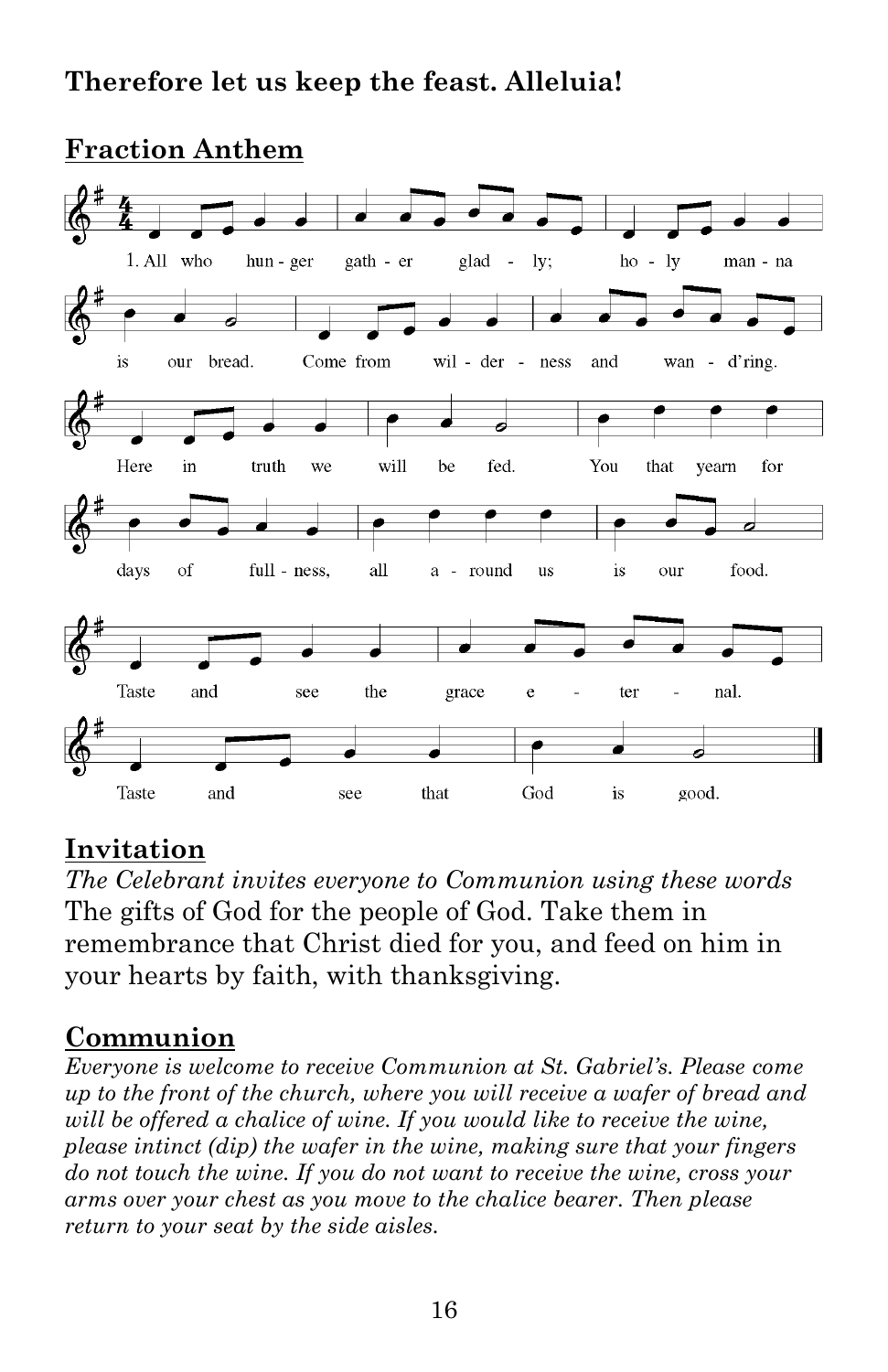**Communion Hymn –** #309 "O Food to Pilgrims Given"



Words: Latin, 1661; tr. John Athelstan Laurie Riley (1858-1945), alt. Copyright @ by permission of Oxford University Press. All rights reserved. Used with permission. Music: O Welt, ich muss dich lassen, present form of melody att. Heinrich Isaac (1450?-1517), alt.; harm. Johann Sebastian Bach (1685-1750)

## **Post-Communion Prayer**

Let us pray.

#### **Eternal God, heavenly Father, you have graciously accepted us as living members**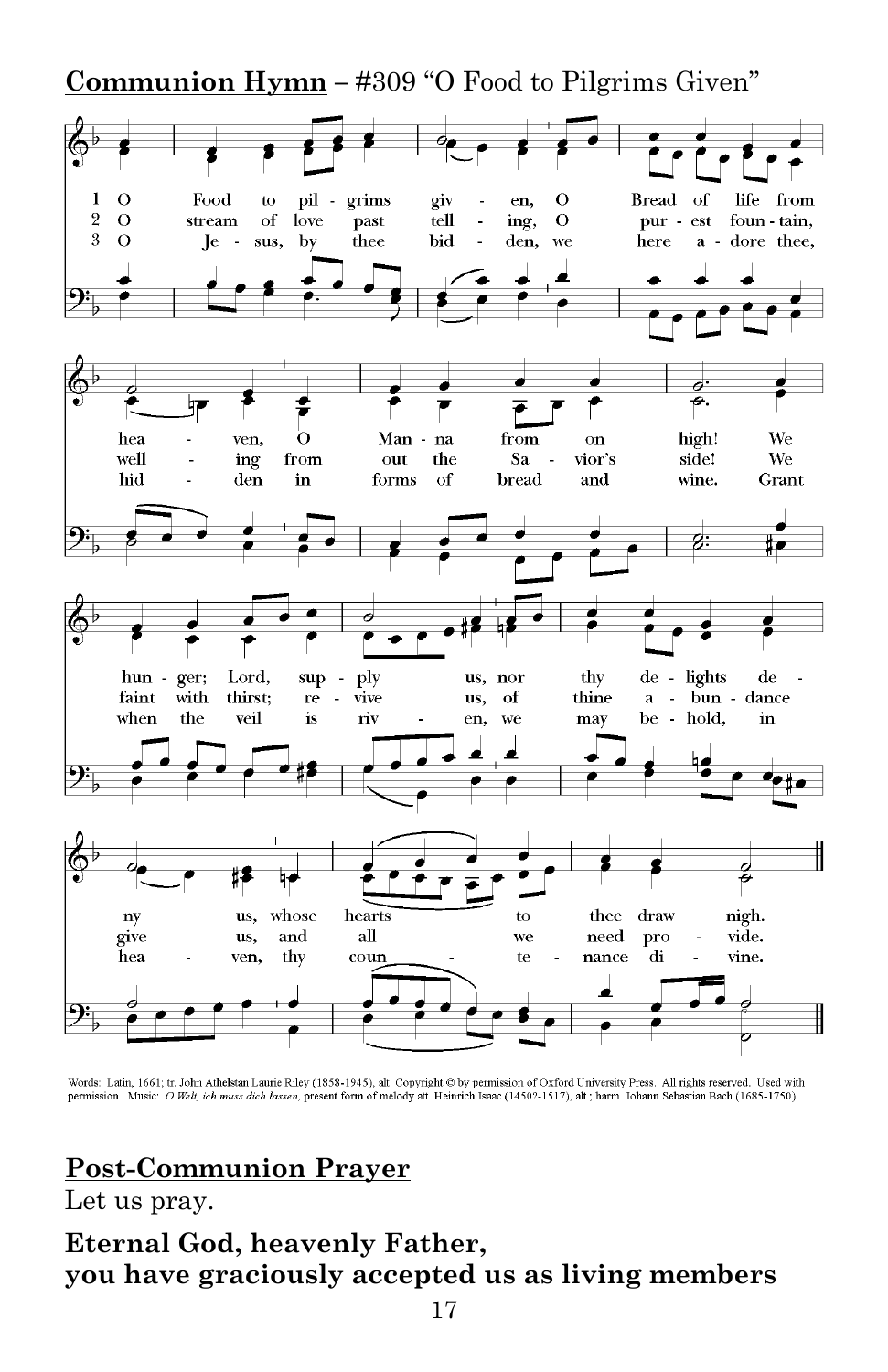**of your Son our Savior Jesus Christ, and you have fed us with spiritual food in the Sacrament of his Body and Blood. Send us now into the world in peace, and grant us strength and courage to love and serve you with gladness and singleness of heart; through Christ our Lord. Amen.**

#### **The Blessing**

The peace of God, which passes all understanding, keep your hearts and minds in the knowledge and love of God and of God's son Jesus Christ our Lord; and the blessing of God Almighty, the Father, the Son, and the Holy Spirit, be with you and remain with you always. **Amen.** 

**Closing Hymn** – #411 "O Bless the Lord, My Soul!" $\Omega$ bless grace to thee pro 1 the Lord, my soul! His L. claim! Lord, my  $\overline{2}$  $\Omega$ bless soul! His bear mind! the mer - cies in 3 He will not al - ways chide: he will with pa - tience wait: 4 He thy longs thy fee - ble breath; par - dons all sins, pro  $5$  He clothes thee with his love, holds thee with his truth; up <u>d</u>. ο. And that his ho - lv Name! 1 all with - in  $me$ join to bless is 2 For get not aЩ his ben  $e$ fits! The Lord to thee is kind. 3 his wrath is slow rise and rea - dy to bate. ev - er to ā  $\overline{4}$ he heal eth thine in ä,  $fir$ mi ties and ran - soms thee from death. and like the gle he news the vi - gor thy youth. 5 ea re  $\sim$ of 6 Then bless his holy Name, whose grace hath made thee whole, whose loving-kindness crowns thy days: O bless the Lord, my soul!

Words: James Montgomery (1771-1854); para. of Psalm 103:1-5 Music: St. Thomas (Williams), melody Aaron Williams (1731-1776); harm. Lowell Mason (1792-1872)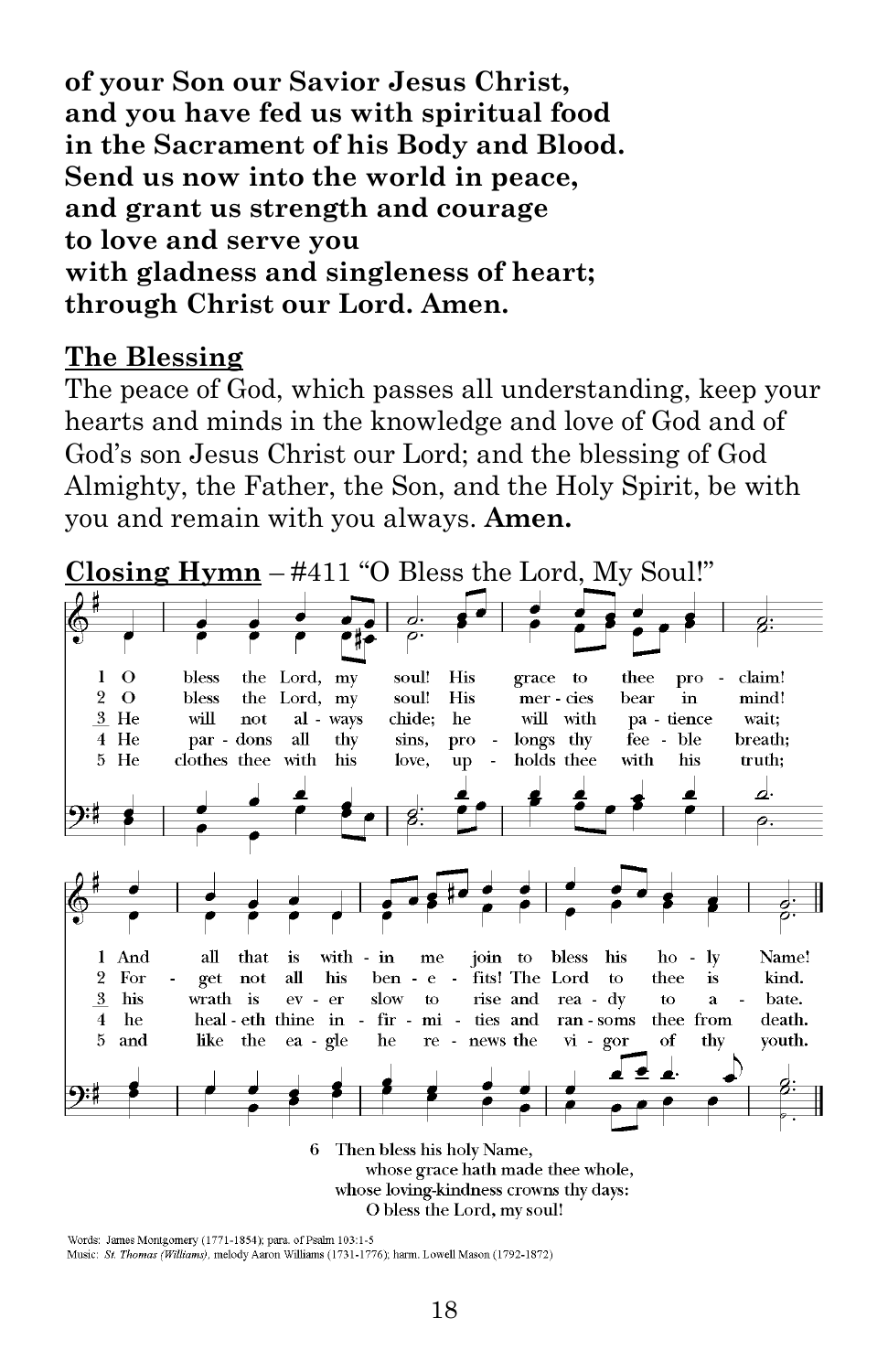#### **The Dismissal**

*Celebrant* Go in peace to love and serve the Lord. Alleluia, alleluia!

#### *People* **Thanks be to God. Alleluia, alleluia!**

**Postlude** - *Sortie on 'Duke Street'* Lani Smith

*Hymn permission used by Rite Song, a one-time use reprint license for congregational use. Streaming notice: CCLI streaming license #20601734 (St. Gabriel's Episcopal Church)*

#### *We wish a blessed and Happy Father's Day to all the Dads of St. Gabriel's!!*

## **ST. GABRIEL'S PARISH PRAYER LIST**

**30-Day Prayer List:** Ann Burgy; Jim McIntyre; Eleanor Merkel; Rose Strange; Linda Wray; Joey Yacovone **Military and First Responders:** Jacob Bennett; Jason Beiler; Kyle Connor; Conner Cooper; Morgan Crummy; Nick English; Zach English; Vince Frasure; Adrienne Hunt; Jason Killian; Jeff Lydic; Ben Martin; James Martin; Shannon McCorkle; Ross Morrison; Brooke Moyer; Jared Patt; Matthew Pawlik; Jason Robbins; Ben Skean; Daniel E. Vroman; Kenneth Whitelock.

**Long-term Prayer List:** Audrey Artus; Lorn Austin; MaryEllen Bailey; Lee Baker; Bill; Bob & Marsha; Joel Braverman; Carol & Carl Burkhart; Sonia Calderone & family; Joseph Clark; Lisa Cole; Craig; Barbara Cregar; Margaret Crummy; Donna; Donna B.; Earle Douglas; Sandy Douros; Tina Dugan; Mark Endy; Eric; Eva; Tina Fanjoy; Clem Fiorini; Nancy Flohr; Tracy Geary; Elizabeth George; Allen & Dolores Gleason; Mary Gorham; Bob Green & family; Traci Groner; Lynne Hamm; Jane Hartenstine; Theresa & Christine Hawkins; Chris Hendricks; Michelle Hess; Carroll & Lorraine Hine; Colin Hiriak; Miss Joann; Dora Kling; Elaine Kugler; the Lewis Family; Maureen; Lorraine McCorkle; the McKeon family; Denny McKernan; Tammy Miller; Bob & Donna Moore; Nancy H.; Linda Narvaez; Nicole; Nikki; the Orth family; Patricia Owsiany; Carol Parsons; Lara Parsons; Amy Reed; Robin Reed; Eric